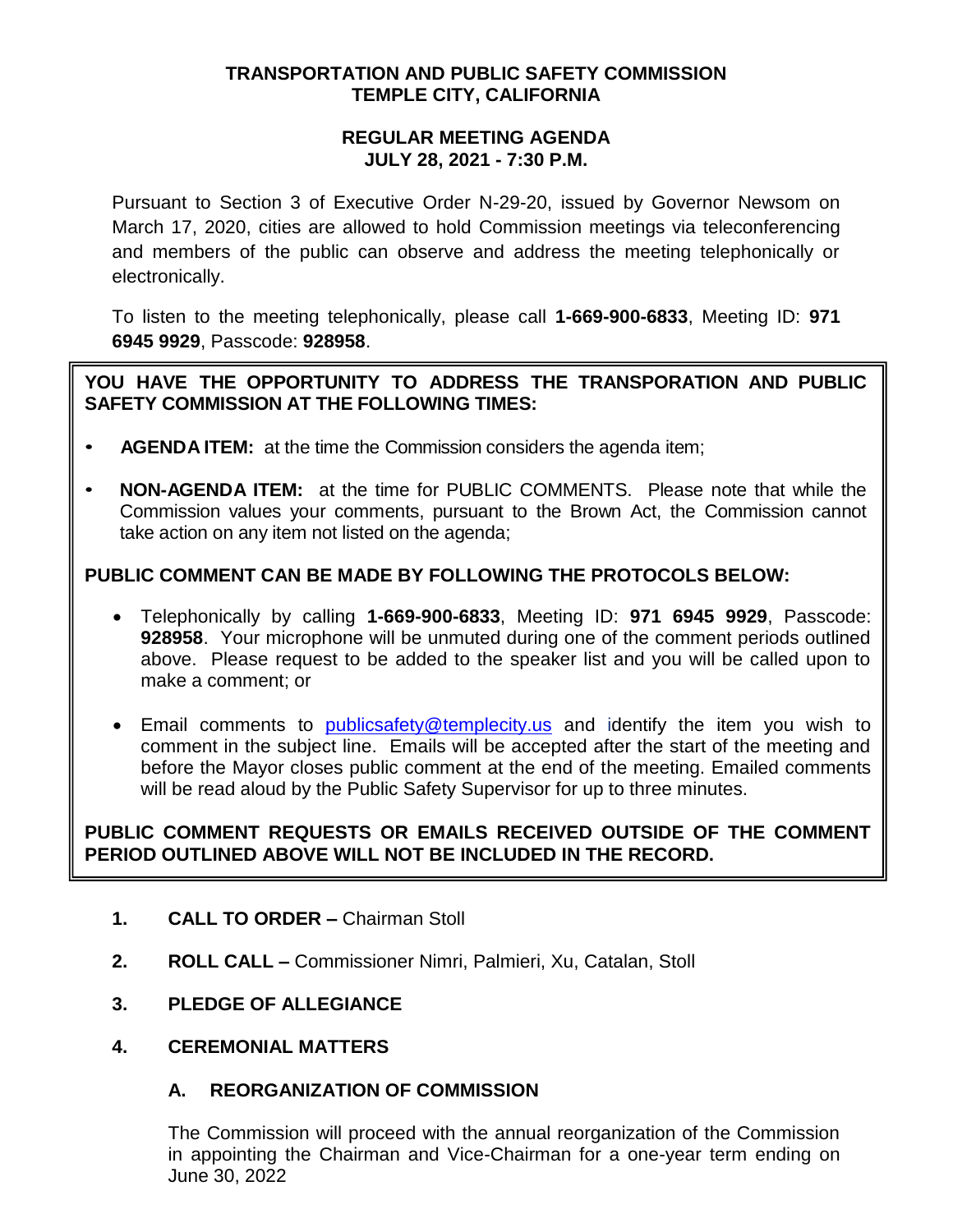## **5. PUBLIC COMMENTS ON ITEMS NOT LISTED ON THE AGENDA**

The Transportation and Public Safety Commission will now hear public comments regarding items **not listed** on the agenda. The procedure to address the Commission is highlighted on the first page of this agenda.

**5. CONSENT CALENDAR** – None.

## **6. PARKING CITATION HEARINGS**

- **A. HEARINGS IN PERSON** None
- **B. WRITTEN DECLARATION** None
- **7. UNFINISHED BUSINESS** None
- **8. NEW BUSINESS** None
- **9. COMMUNICATIONS** None

### **10. ADDITIONAL PUBLIC COMMENTS ON ITEMS NOT LISTED ON THE AGENDA**

The Transportation and Public Safety Commission will now hear additional public comments regarding items **not listed** on the agenda. The procedure to address the Commission is highlighted on the first page of this agenda.

### **11. MATTERS FROM CITY OFFICIALS**

### **12. COMMISSION ITEMS SEPARATE FROM THE REGULAR AGENDA**

- A. COMMISSIONER CATALAN
- B. COMMISSIONER NIMRI
- C. COMMISSIONER PALMIERI
- D. COMMISSIONER STOLL
- E. COMMISSIONER XU

### **13. ADJOURNMENT**

| CITY COUNCIL                                | 7:30 P.M. | AUG. 3. 2021  |
|---------------------------------------------|-----------|---------------|
| <b>PARKS &amp; RECREATION COMMISSION</b>    | 7:30 P.M. | AUG. 18, 2021 |
| PLANNING COMMISSION                         | 7:30 P.M. | AUG. 10, 2021 |
| TRANSPORTATION AND PUBLIC SAFETY COMMISSION | 7:30 P.M. | AUG. 1, 2021  |
| YOUTH COMMITTEE                             | 5:30 P.M. | TBD           |